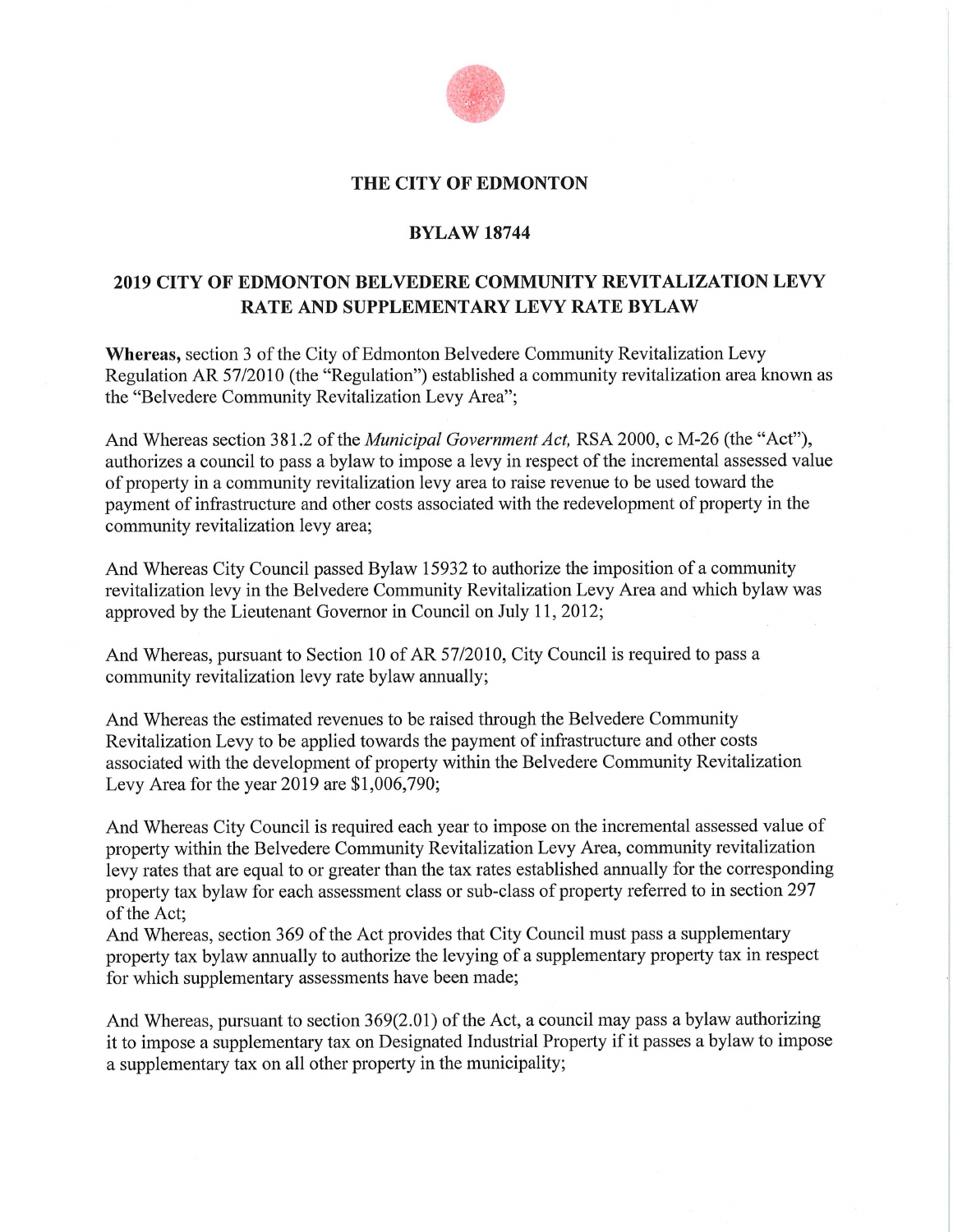And Whereas all Designated Industrial Property falls within one or more of the classes in section 297 of the Act;

And Whereas, the City is required to levy a tax to pay the requisition for Designated Industrial Property under section 359.3 of the Act;

Edmonton City Council enacts:

## PART I - PURPOSE, DEFINITIONS AND INTERPRETATION

| <b>PURPOSE</b>     | $\mathbf{1}$   | The purpose of this bylaw is to authorize the levying of a<br>community revitalization levy rate upon all taxable property<br>within the boundaries of the Belvedere Community<br>Revitalization Levy Area shown on the assessment and tax roll<br>and a supplementary community revitalization levy rate in<br>respect for which supplementary assessments have been made. |                                                                                                                                                                                                |  |  |  |
|--------------------|----------------|-----------------------------------------------------------------------------------------------------------------------------------------------------------------------------------------------------------------------------------------------------------------------------------------------------------------------------------------------------------------------------|------------------------------------------------------------------------------------------------------------------------------------------------------------------------------------------------|--|--|--|
| <b>DEFINITIONS</b> | $\overline{2}$ |                                                                                                                                                                                                                                                                                                                                                                             | In this bylaw, unless the context otherwise requires:                                                                                                                                          |  |  |  |
|                    |                | (a)                                                                                                                                                                                                                                                                                                                                                                         | "Act" means the <i>Municipal Government Act</i> , RSA 2000,<br>c M-26;                                                                                                                         |  |  |  |
|                    |                | (b)                                                                                                                                                                                                                                                                                                                                                                         | "Assessment Roll" means assessment roll as defined in<br>section 303 of the Act;                                                                                                               |  |  |  |
|                    |                | (c)                                                                                                                                                                                                                                                                                                                                                                         | "Community Revitalization Assessment Roll" means<br>the Community Revitalization Assessment Roll as<br>defined in section 8 of the Regulation and is a<br>continuation of the Assessment Roll; |  |  |  |
|                    |                | (d)                                                                                                                                                                                                                                                                                                                                                                         | "Community Revitalization Levy Rate" means the rate<br>imposed under a community revitalization levy bylaw for<br>the applicable assessment class or sub-class of property;                    |  |  |  |
|                    |                | (e)                                                                                                                                                                                                                                                                                                                                                                         | "Community Revitalization Levy Roll" means the<br>Community Revitalization Levy Roll as defined in<br>section 9 of the Regulation and is a continuation of the<br>Property Tax Roll;           |  |  |  |
|                    |                | (f)                                                                                                                                                                                                                                                                                                                                                                         | "Co-operative Housing Project" means a co-operative<br>housing project that is:                                                                                                                |  |  |  |

(i) incorporated under the *Cooperatives Act,* S.A.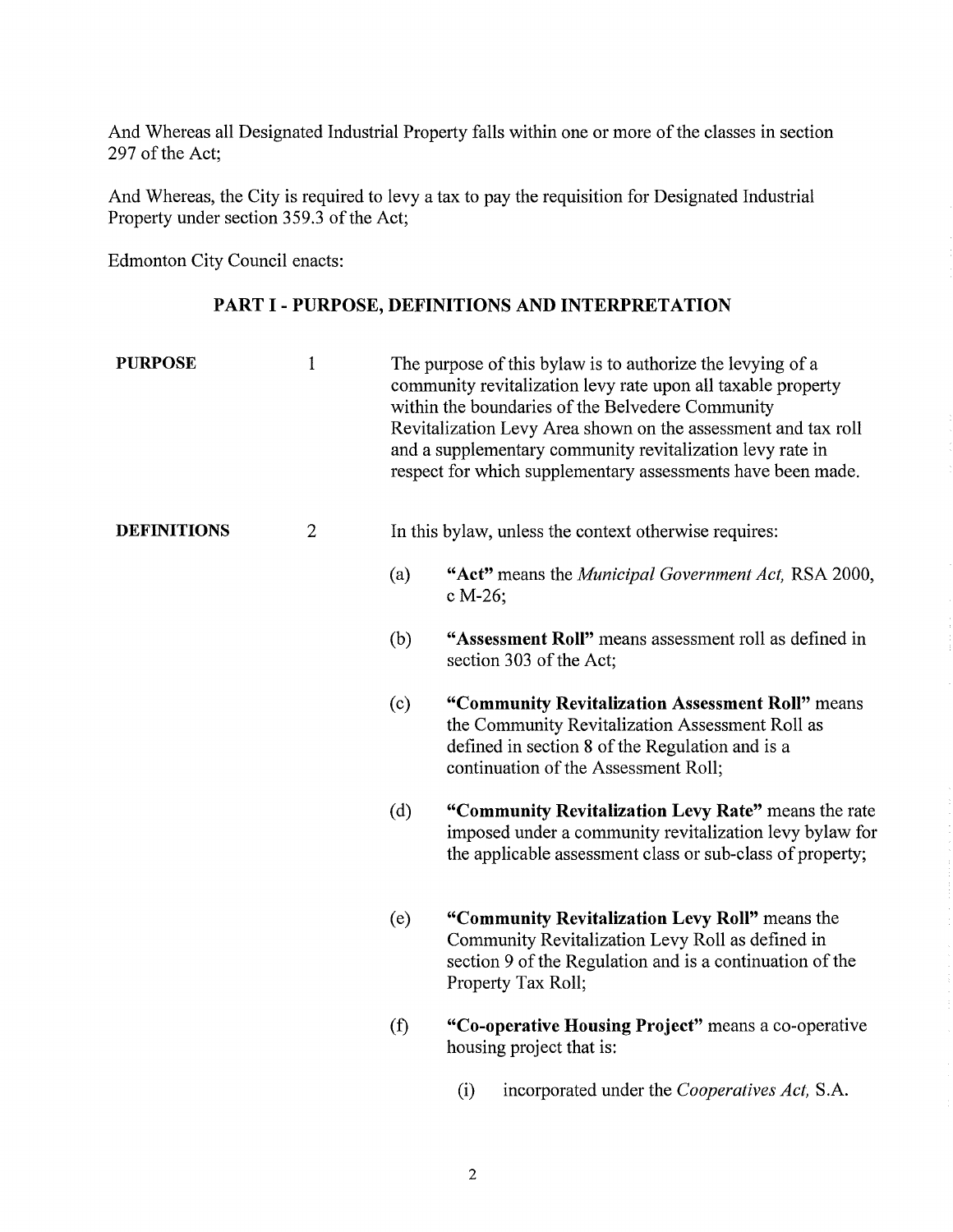2001, c. C-28.1; or;

- (ii) comprised exclusively of the members that are either;
	- (A) members as defined by sections  $1(1)(f)$ and 1(1)(ee) of the *Cooperatives Act;* or
	- (B) the City of Edmonton; or
	- (C) any combination of the above categories of A and B; and
	- (D) includes property owned by a non-profit housing society incorporated under the *Societies Act,* RSA 2000, c S-14, and occupied by tenants.
- **(g) "Council"** means the Council of the City of Edmonton;
- **(h) "Designated Industrial Property"** means designated industrial property as defined in section 284(1)(f.01) of the Act;
- **(i) "Designated Industrial Property Requisition"** means the designated property requisition set by the Minister in accordance with Section 359.3 of the Act;
- **(i) "Incremental Assessed Value"** means Incremental Assessed Value as defined in section 381.1(a) of the Act;
- (k) **"Manufactured Home"** means manufactured home as defined in section 284(1)(m) of the Act;
- (1) **"Manufactured Home Community"** means manufactured home community as defined in section 284(1)(n) of the Act;
- **(m) "Mobile Home"** means mobile home as defined in section  $284(1)(n.1)$  of the Act;
- **(n) "Non-Residential Property"** means non-residential property as defined in section 297(4)(b) of the Act;
- **(o) "Other Residential"** means a sub-class of property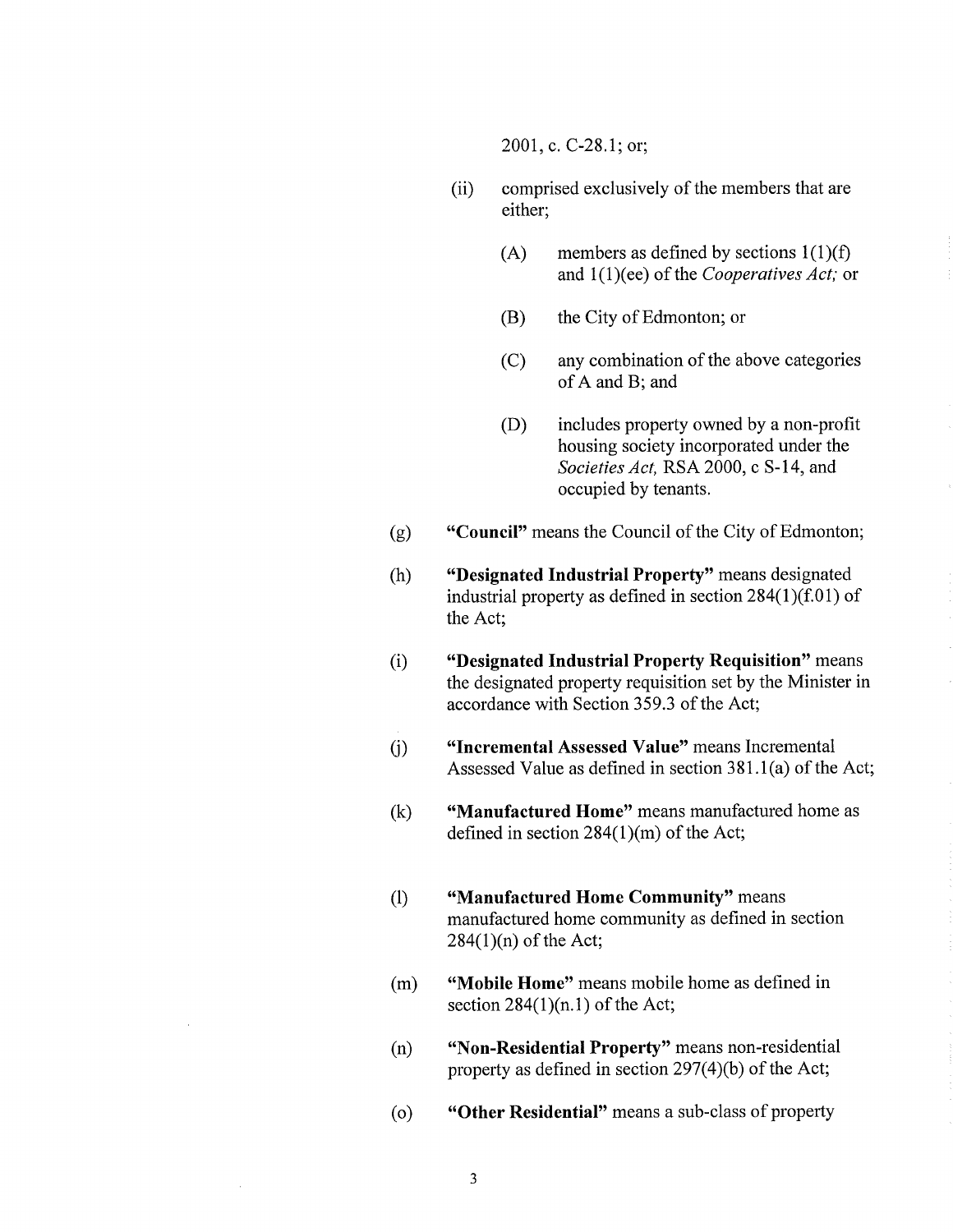classified as Class 1 - residential, as set out in section 297 of the *Municipal Government Act,* which includes property, or a portion of property that contains:

- (i) four or more self-contained dwelling units which are used or intended to be used for permanent living accommodations, together with any other buildings or amenity areas located on the property that are ancillary to the dwelling units; or;
- (ii) vacant land that in the future, as designated by a land use bylaw, a neighborhood area structure plan, or an area structure plan, may be developed into a property that contains four or more selfcontained dwelling units to be used for permanent living accommodations;

but not including a co-operative housing project.

- **(p) "Property Tax Roll"** means the tax roll as defined in section 329 of the Act;
- **(q) "Provincial Assessor"** means the assessor appointed by the Minister to be the provincial assessor under section 284.1 of the Act;
- **(r) "Provincial Assessment Roll"** means an assessment prepared by the Provincial Assessor pursuant to section 303.1 of the Act;
- **(s) "Provincial Supplementary Assessment Roll"** means a supplementary assessment roll prepared by the Provincial Assessor as defined by section 315 of the Act;
- **(t) "Residential Assessment Class Property"** means residential property as defined in section 297(4)(c) of the Act;
- **(u) "Residential"** means a sub-class of property classified as Class 1 - residential, as set out in section 297 of the *Municipal Government Act,* which includes property, or a portion of property, that contains:
	- (i) three or less self-contained dwelling units which are used or intended to be used for permanent living accommodations, together with any other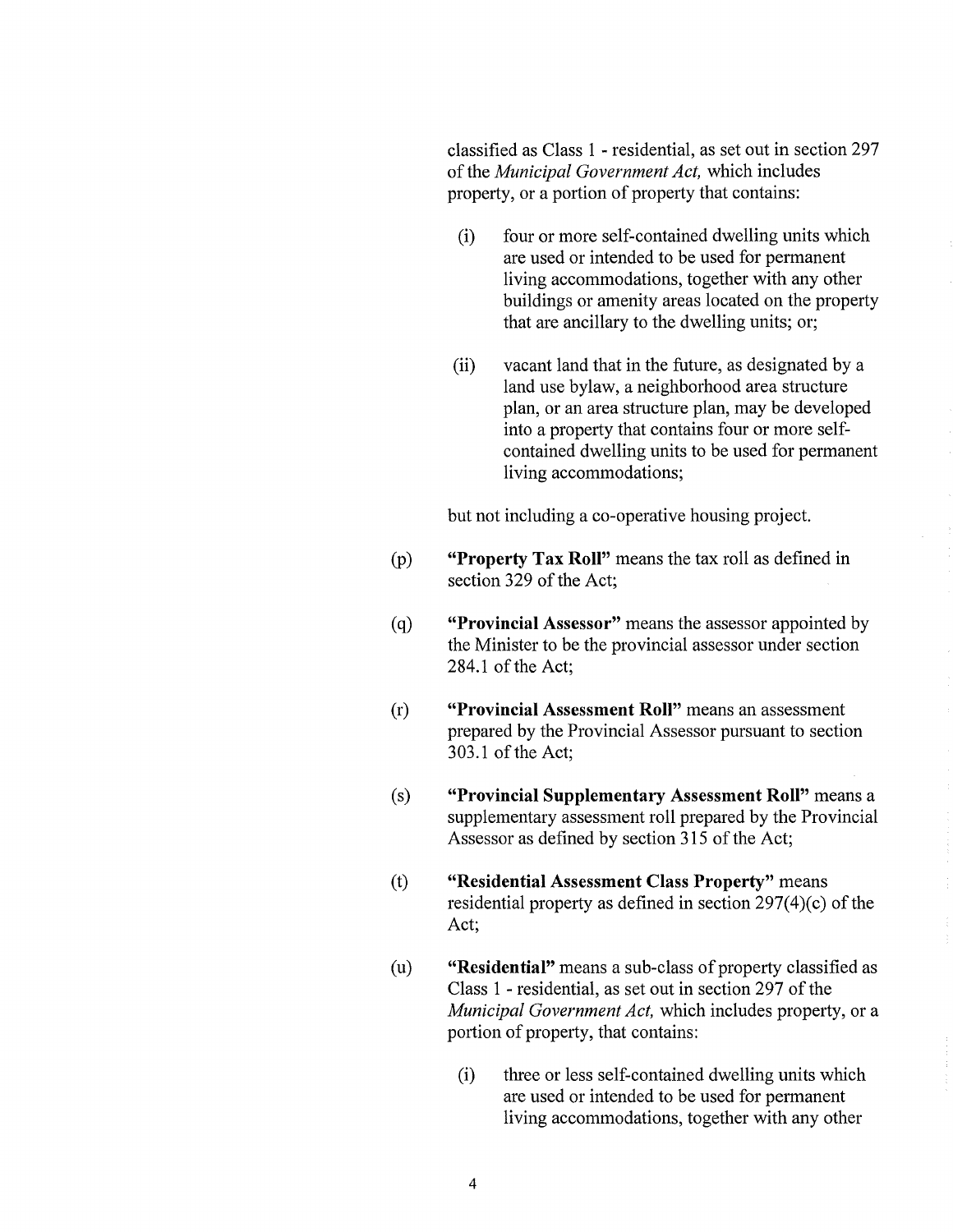buildings or amenity areas located on the property that are ancillary to the dwelling units;

- (ii) a self-contained dwelling unit and parking area, if any, established under the same condominium plan and any common property associated with the unit;
- (iii) a co-operative housing project;
- (iv) a mobile home or manufactured home located on a site in a mobile home or manufactured home community, and any other improvements located on the property owned and occupied by the person occupying the mobile home or manufactured home;
- (v) vacant land that in the future, as designated by a land use bylaw, a neighborhood area structure plan, or an area structure plan, may be developed into a property used for permanent living accommodations that will not contain more than three self-contained dwelling units;
- (vi) natural areas and parkland, including an area of land that in the near future may be designated as environmental reserve;

but does not include property that falls into the Other Residential sub-class.

- (v) "Supplementary Assessment" means an assessment made pursuant to section 314 of the Act;
- (w) "Supplementary Assessment Roll" means a supplementary assessment roll as defined by section 315 of the Act;
- (x) "Supplementary Property Tax Roll" means a supplementary property tax roll as defined by section 369 of the Act;

INTERPRETATION purposes only.

RULES FOR 3 The marginal notes and headings in this bylaw are for reference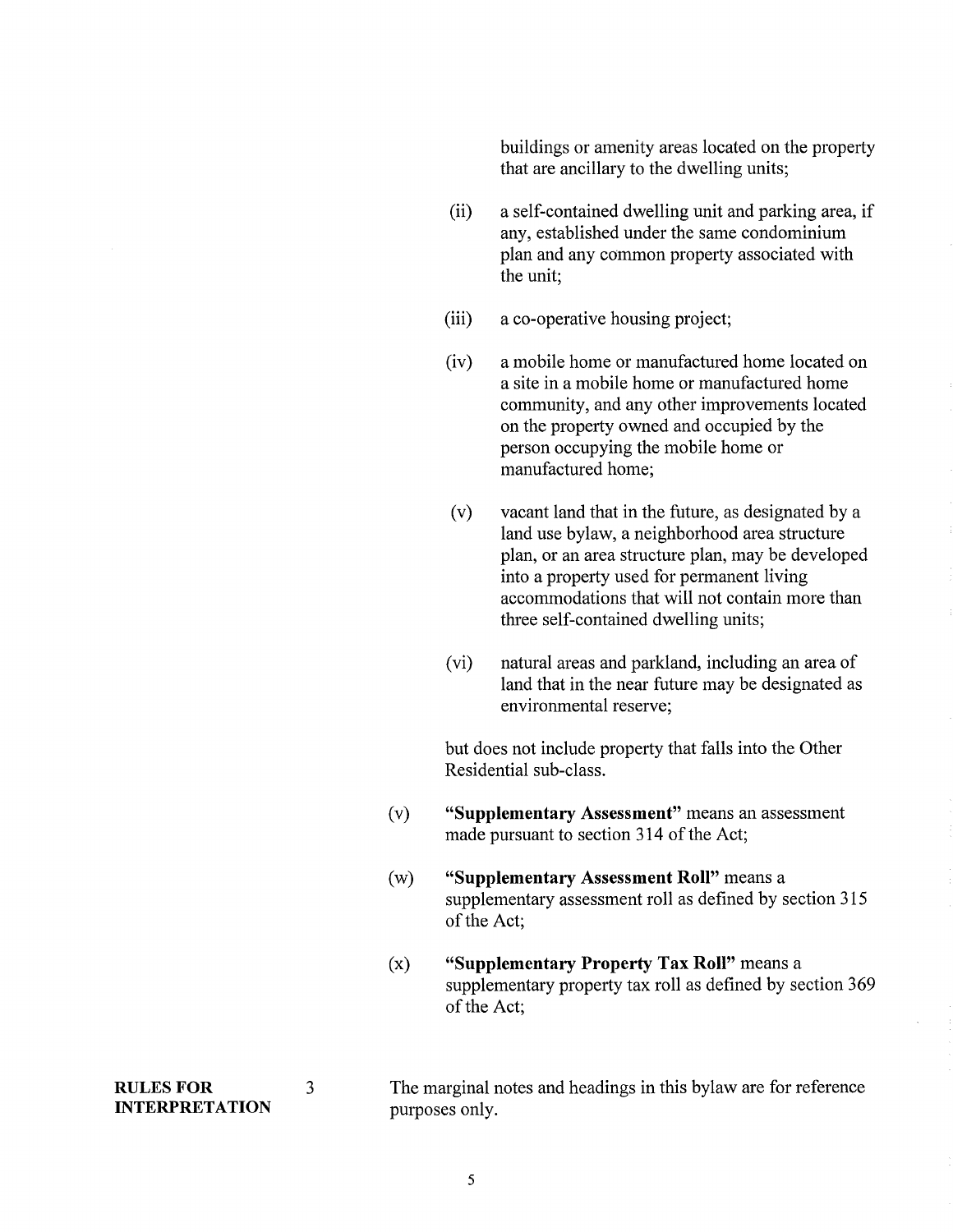## **PART II- ASSESSMENT CLASSES AND TAX RATES**

| For the purpose of the 2019 City of Edmonton Belvedere<br>Community Revitalization Levy Rate Bylaw, all assessed<br>property within the boundary of the Belvedere Community<br>Revitalization Levy Area is hereby divided into one or more of<br>the following assessment classes and sub-classes:                |  |  |
|-------------------------------------------------------------------------------------------------------------------------------------------------------------------------------------------------------------------------------------------------------------------------------------------------------------------|--|--|
|                                                                                                                                                                                                                                                                                                                   |  |  |
|                                                                                                                                                                                                                                                                                                                   |  |  |
|                                                                                                                                                                                                                                                                                                                   |  |  |
|                                                                                                                                                                                                                                                                                                                   |  |  |
|                                                                                                                                                                                                                                                                                                                   |  |  |
| The Chief Administrative Officer is hereby authorized to levy<br>the rates set out in Schedule "A" against the incremental<br>assessed value of all taxable property within the Belvedere<br>Community Revitalization Levy Area as shown on the<br>Supplementary Assessment Roll and classified according to this |  |  |
| The Chief Administrative Officer is hereby authorized to levy<br>the Designated Industrial Property Requisition against the<br>incremental assessed value of all Designated Industrial Property<br>shown on the Provincial Assessment Roll and the Provincial                                                     |  |  |
| Community Revitalization Assessment Roll and the                                                                                                                                                                                                                                                                  |  |  |

# **PART III - COMMUNITY REVITALIZATION LEVY ROLL AND PROPERTY TAX NOTICES**

| <b>COMMUNITY</b><br><b>REVITALIZATION</b><br>LEVY ROLL- |  | A Community Revitalization Levy Roll shall be prepared in<br>accordance with section 9 of the Regulation. |
|---------------------------------------------------------|--|-----------------------------------------------------------------------------------------------------------|
| <b>PROPERTY TAX</b>                                     |  | (1) Property tax notices shall be prepared in accordance with section                                     |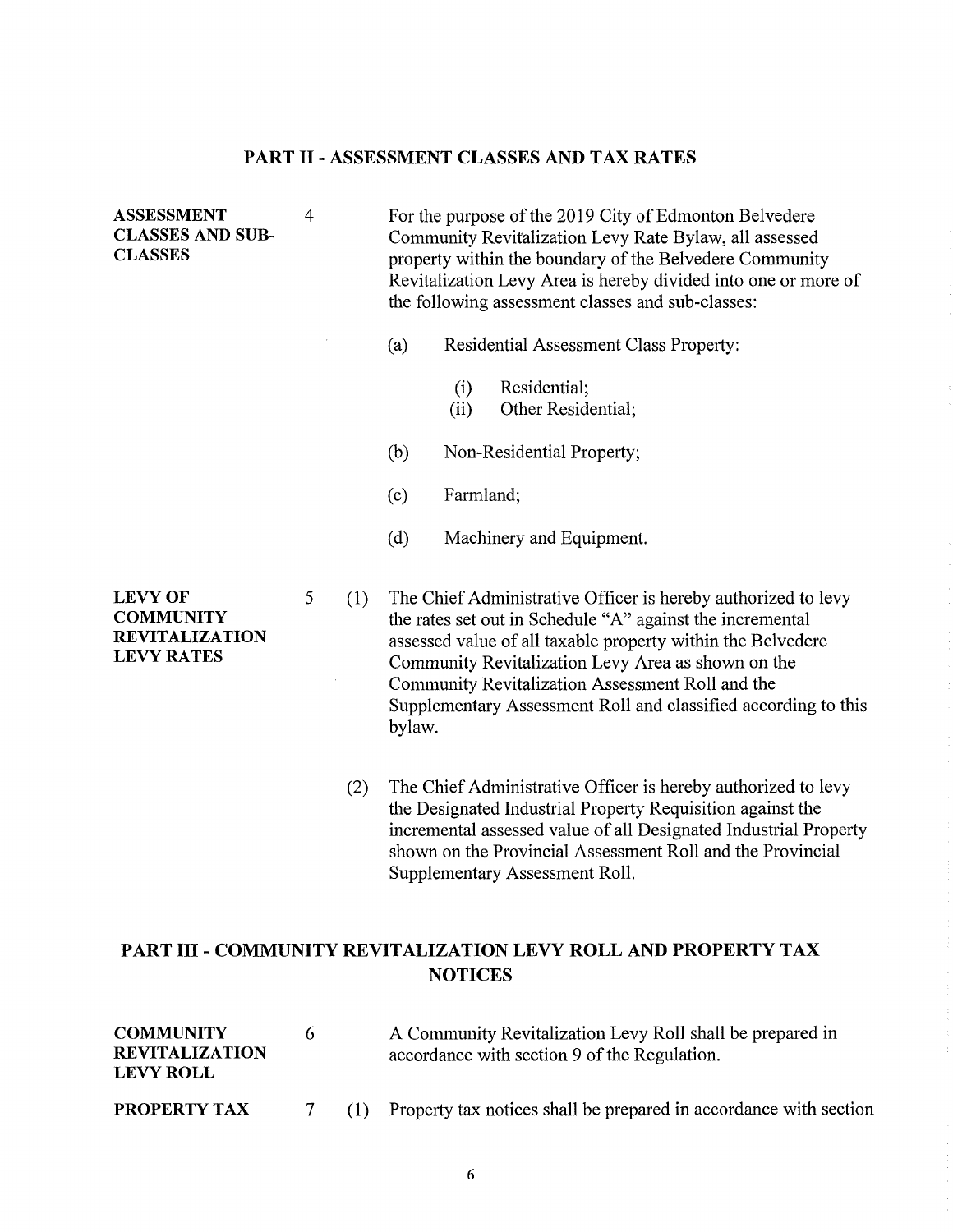| <b>NOTICES</b>                                                                         |    |     | 333 of the Act for all taxable property shown on the Community<br>Revitalization Assessment Roll.                                                                                                                  |  |  |
|----------------------------------------------------------------------------------------|----|-----|--------------------------------------------------------------------------------------------------------------------------------------------------------------------------------------------------------------------|--|--|
|                                                                                        |    | (2) | Property tax notices shall be sent in accordance with section 333<br>and 335 of the Act to the taxpayers.                                                                                                          |  |  |
| <b>PAYMENT</b><br><b>DEADLINE</b>                                                      | 8  |     | The taxes imposed, assessed and collected by the community<br>revitalization levy rates for the Belvedere Community<br>Revitalization Levy Area are due and payable to the City of<br>Edmonton on June 30, 2019.   |  |  |
|                                                                                        |    |     | <b>PART IV - SUPPLEMENTARY COMMUNITY REVITALIZATION LEVY RATES</b>                                                                                                                                                 |  |  |
| <b>SUPPLEMENTARY</b><br><b>COMMUNITY</b><br><b>REVITALIZATION</b><br><b>LEVY RATES</b> | 9  | (1) | A supplementary community revitalization levy may be imposed<br>for Designated Industrial Property if the Designated Industrial<br>Property has received a supplementary assessment by the<br>Provincial Assessor. |  |  |
|                                                                                        |    | (2) | A supplementary community revitalization levy may be imposed<br>for all other property if that property has received a<br>supplementary assessment.                                                                |  |  |
|                                                                                        | 10 |     | The supplementary community revitalization levy rates for 2019<br>are the same as the community revitalization levy rates set out in<br>Schedule "A".                                                              |  |  |
| <b>SUPPLEMENTARY</b><br>PROPERTY TAX<br><b>ROLL</b>                                    | 11 |     | A supplementary property tax roll shall be prepared in<br>accordance with section 369 of the Act.                                                                                                                  |  |  |
| <b>SUPPLEMENTARY</b><br>PROPERTY TAX<br><b>NOTICES</b>                                 | 12 | (1) | Supplementary property tax notices shall be prepared in<br>accordance with section 369 of the Act for all taxable property<br>shown on the supplementary property tax roll.                                        |  |  |
|                                                                                        |    | (2) | Supplementary property tax notices shall be sent in accordance<br>with section 369 of the Act to the persons liable to pay the taxes.                                                                              |  |  |

# **PART V - GENERAL**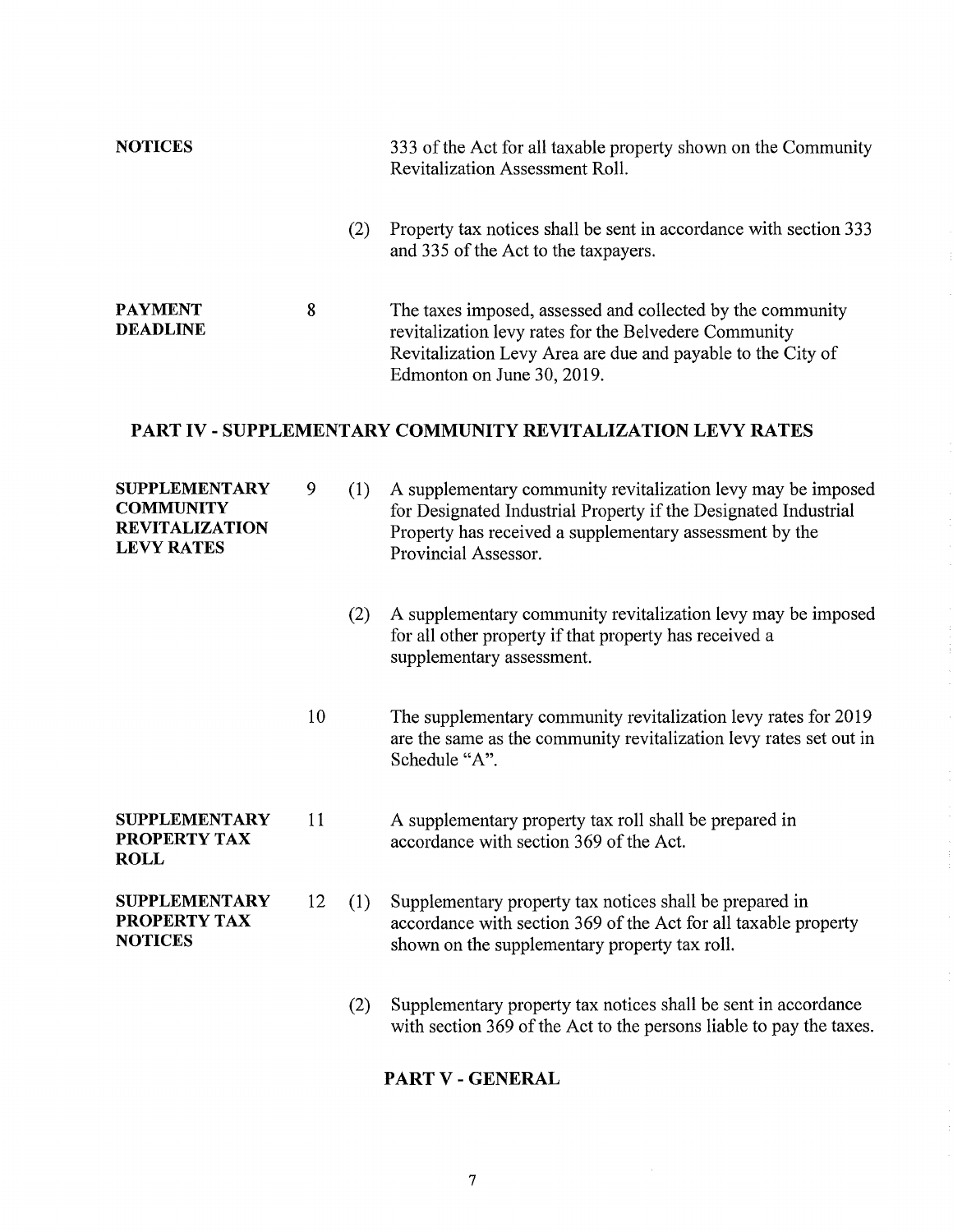| <b>NUMBER AND</b><br><b>GENDER</b><br><b>REFERENCES</b> | 13 | All references in this bylaw will be read with such changes in<br>number and gender as may be appropriate according to whether<br>the reference is to a male or female person, or a corporation or<br>partnership. |
|---------------------------------------------------------|----|--------------------------------------------------------------------------------------------------------------------------------------------------------------------------------------------------------------------|
| <b>REPEALS</b>                                          | 14 | Bylaw 18744 is hereby repealed on May 1, 2029.                                                                                                                                                                     |
| <b>EFFECTIVE DATE</b>                                   | 15 | This by law takes effect after third reading and signatures have<br>been completed.                                                                                                                                |

| READ a first time this  | 30 <sup>th</sup> | day of | April | 2019: |
|-------------------------|------------------|--------|-------|-------|
| READ a second time this | 30 <sup>th</sup> | day of | April | 2019; |
| READ a third time this  | 30 <sup>th</sup> | day of | April | 2019; |
| SIGNED AND PASSED this  | $-30th$          | day of | April | 2019. |

 $\mathcal{L}(\mathcal{A})$  .

 $\hat{\boldsymbol{\gamma}}$ 

THE CITY OF ,2 EDMONTON

MAYOR<br>M. hilron